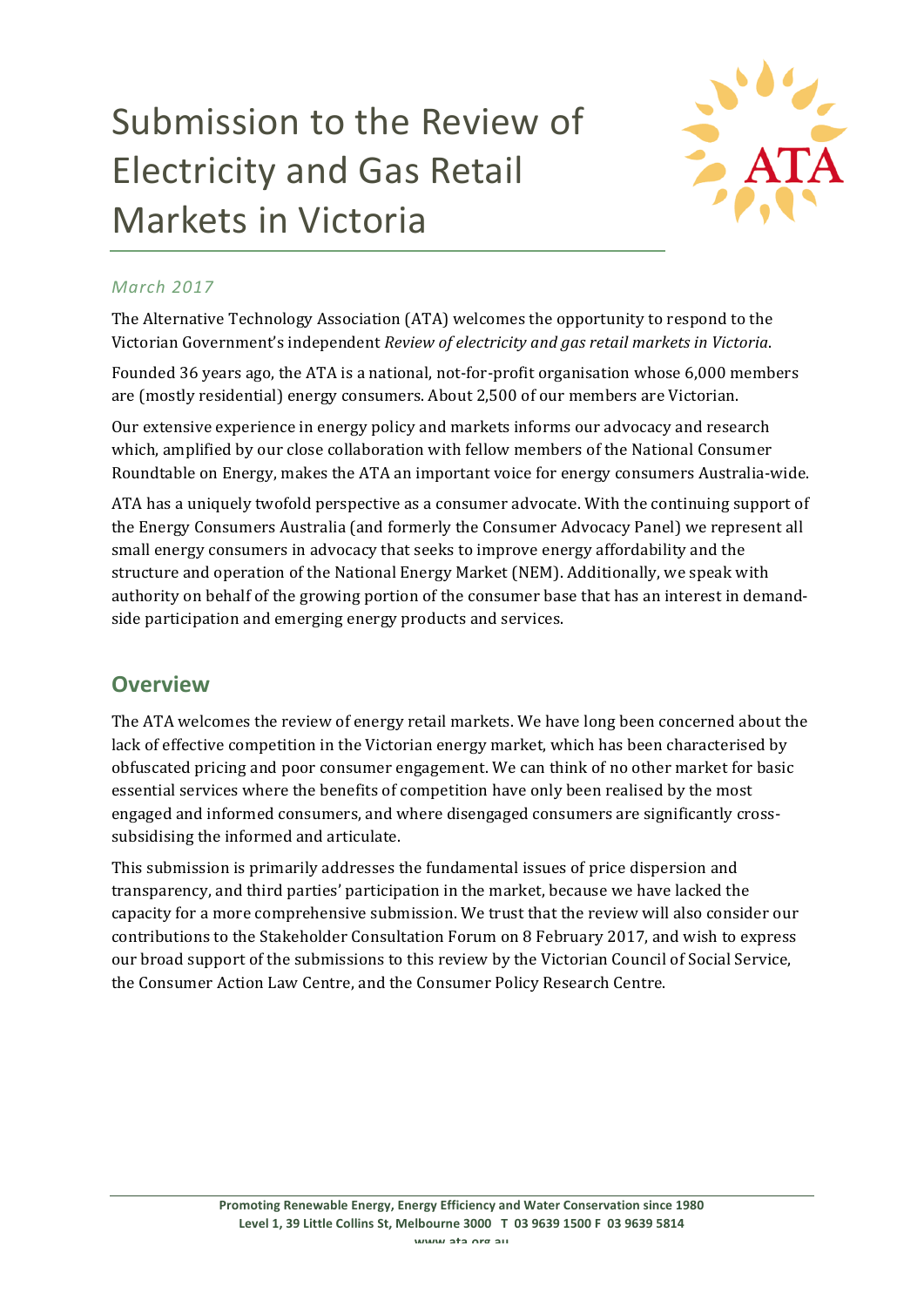# The benefits (or not) of competition

The introduction of competition to the Victorian energy retail market and the evolution of retail market practices has been a mixed blessing for Victorian consumers. Certainly, it has opened up the *possibility* of low prices - savvy, engaged consumers can save up to \$830 on electricity and \$480 on gas annual bills for typical usage, if they switch from the worst standing offer to the best market offer.<sup>1</sup> However this very fact has an ominous subtext: how can such price dispersion exist sustainably in a market for a basic, essential, and  $-$  significantly  $-$  uniform product? How many consumers have been engaged and savvy enough to find the cheapest prices? Why would around 10 per cent of customers (those on standing offers)<sup>2</sup> choose to pay an average of 30 per cent more for energy<sup>3</sup> – especially when they are disproportionately vulnerable customers?<sup>4</sup>

# **Price dispersion**

Wide price dispersion might indicate effective competition if prices corresponded to products with different qualities - but gas and electricity are ubiquitous, uniform products (even more than petrol is) with similar underlying cost for all retailers. Wide price dispersion *within* retailers is particularly difficult to understand, since it appears to be much greater than can be explained by the additional costs of complying with the few additional obligations that apply to standing offers. Wide price dispersion between retailers for products of similar quality can be seen in some markets - such as cars, clothes, or electronic devices - where certain brands have an inherent desirability and social meaning, and consumer engagement is high; but this does not sound like the Victorian energy market, which is characterised by low consumer engagement, poor consumer confidence,<sup>5</sup> and high search costs.<sup>6</sup>

# **Price transparency and discounting**

A fundamental problem with the Victorian retail market – and the retail markets in the rest of the  $NEM$  – is the lack of transparency of prices. The average consumer doesn't know how much energy they use, and doesn't know how to figure out the cost of an energy offer from the components (daily charge and usage charge) of the tariff  $-$  if they can find the tariff details in the first place. This makes it very difficult to compare offers. The government-backed Victoria *Energy Compare* comparator website can help: but it is complex enough to deter many consumers, and not widely known. Commercial comparators are easy to use but they only cover a selection of offers, and are often compromised by commission arrangements that are also not plainly disclosed to users.

Energy retailers as a rule do not advertise their prices - they advertise 'discounts'. Considerable anecdotal evidence suggests that consumers compare discounts to choose offers: a 30% discount is considered a better deal than a 25% discount. Most consumers probably don't realise that the discounts relate to different base prices – retailers typically apply the discounts to their own standing offers (which differ between retailers), and sometimes to 'base rates' that are not standing offers but their most expensive market offer. So one retailer's 30% discount

<sup>&</sup>lt;sup>1</sup> May Mauseth Johnston, Victorian Energy Prices 2016: An update report on the Victorian Tariff-Tracking Project, St Vincent de Paul Society/Alviss Consulting, 2016

 $2$  ESC, Victorian Energy Market Report 2015-2016, 2016

 $3$  AER, State of the Energy Market 2015, 2016

<sup>&</sup>lt;sup>4</sup> AEMC, 2015 Retail Competition Review Final Report, 2015

<sup>&</sup>lt;sup>5</sup> Energy Consumers Australia, *Energy Consumer Sentiment Survey Findings: December 2016, Victoria*, 2016

<sup>6</sup> AEMC, *2016 Retail Competition Review: Final Report*, 2016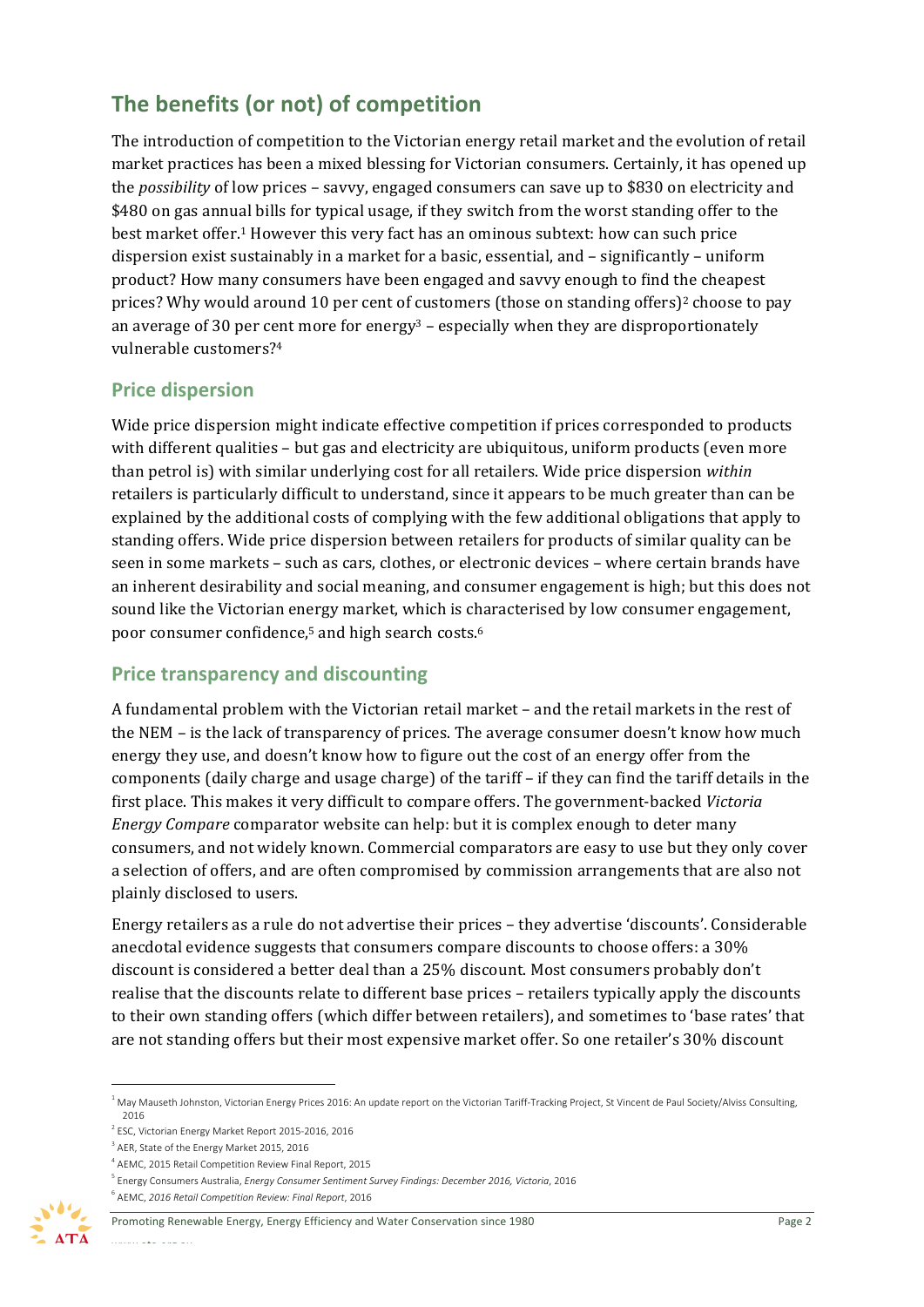may still result in a higher price to another's 20% discount. Many consumers probably don't realise that most of the discounts are conditional on on-time bill payment, many require use of direct debit, and most only apply for a 'benefit period' of one or two years.

# **One solution – standardised price information using a tariff comparison rate**

Standardised information about price would enable customers to more readily make comparisons between products. An example of this kind of approach is the *Tariff Information Label*<sup>7</sup> used in the UK, which shows key information about tariff rates, other fees, and key contract conditions in a standardised format. It also uses a standardised *Tariff Comparison Rate*<sup>8</sup> to enable comparison of price outcomes across different offers. The Tariff *Comparison Rate* calculates the effective per-kWh rate of an offer by calculating an annual bill for a household with typical consumption and dividing the total by the number of kWh consumed. A sample *Tariff Information Label* is shown in Figure 1 (right).

The ATA recommends that the Victorian Government **require energy retailers to display** *Tariff Comparison Rates* **on all promotional and price information material, in order** to reduce customer transaction costs, facilitate informed choice, and increase price transparency. To better reflect actual costs and convey the dynamic complexity of fixed+variable tariffs, the Tariff Comparison Rate could be specified for low, typical, and high usage households.

| Supplier                                                     | YourPower              |
|--------------------------------------------------------------|------------------------|
| Tariff name                                                  | Online electricity     |
|                                                              | 2 year fixed           |
| Tariff type                                                  | Fixed term fixed price |
| Payment method                                               | <b>Direct Debit</b>    |
| Unit rate                                                    | 11 p/kWh               |
| Standing charge                                              | 25 p/day               |
| Tariff ends on                                               | 2 years                |
| Price quaranteed until                                       | 2 years                |
| Exit fees (if you cancel this<br>tariff before the end date) | £20                    |
| Discounts and additional                                     | Online account         |
| charges                                                      | management             |
|                                                              | discount - £10/year    |
| Additional products or                                       | Not applicable         |
| services included                                            |                        |
| Assumed annual                                               | 3,200 kWh              |
| consumption                                                  |                        |
| Estimated annual cost                                        | £423.25                |
| <b>6</b> Tariff Comparison                                   | 13.23 p/kWh            |
| Rate (TCR)                                                   |                        |

# **Catalysing competition: reducing barriers for third parties**

Increasing price transparency via a reform such as requiring the use of *Tariff Comparison Rates* should increase the effectiveness of consumer choice and help to build confidence. But as numerous studies show, many consumers avoid participating in the market as much as possible because the search costs are too high.<sup>9</sup>

A great opportunity exists for Victorian consumers in the form of third parties who act as energy advisors or brokers. *Energy Tailors*<sup>10</sup> is one example: they use customers' meter data to find and recommend the cheapest available offer for them, charging a modest fee only if the first year's savings exceed it. Other similar businesses are emerging, navigating the complexity on behalf of customers and giving them advice or recommendations for offer choice, technology selection, and so on.

The opportunity these businesses provide is not only for middle income consumers who recognise the value of brokers and can afford an upfront outlay to find a better deal. Brokers can also be engaged by community service organisations who are assisting vulnerable households with their energy costs. In fact, assuming a broker's fee of around \$60, the Victorian

<sup>10</sup> https://www.energytailors.com.au



<sup>&</sup>lt;sup>7</sup> See https://www.ukpower.co.uk/home\_energy/tariff-information-labels

 $8$  See https://www.ukpower.co.uk/home\_energy/tariff-comparison-rate

<sup>9</sup> AEMC, *2016 Retail Competition Review: Final Report*, 2016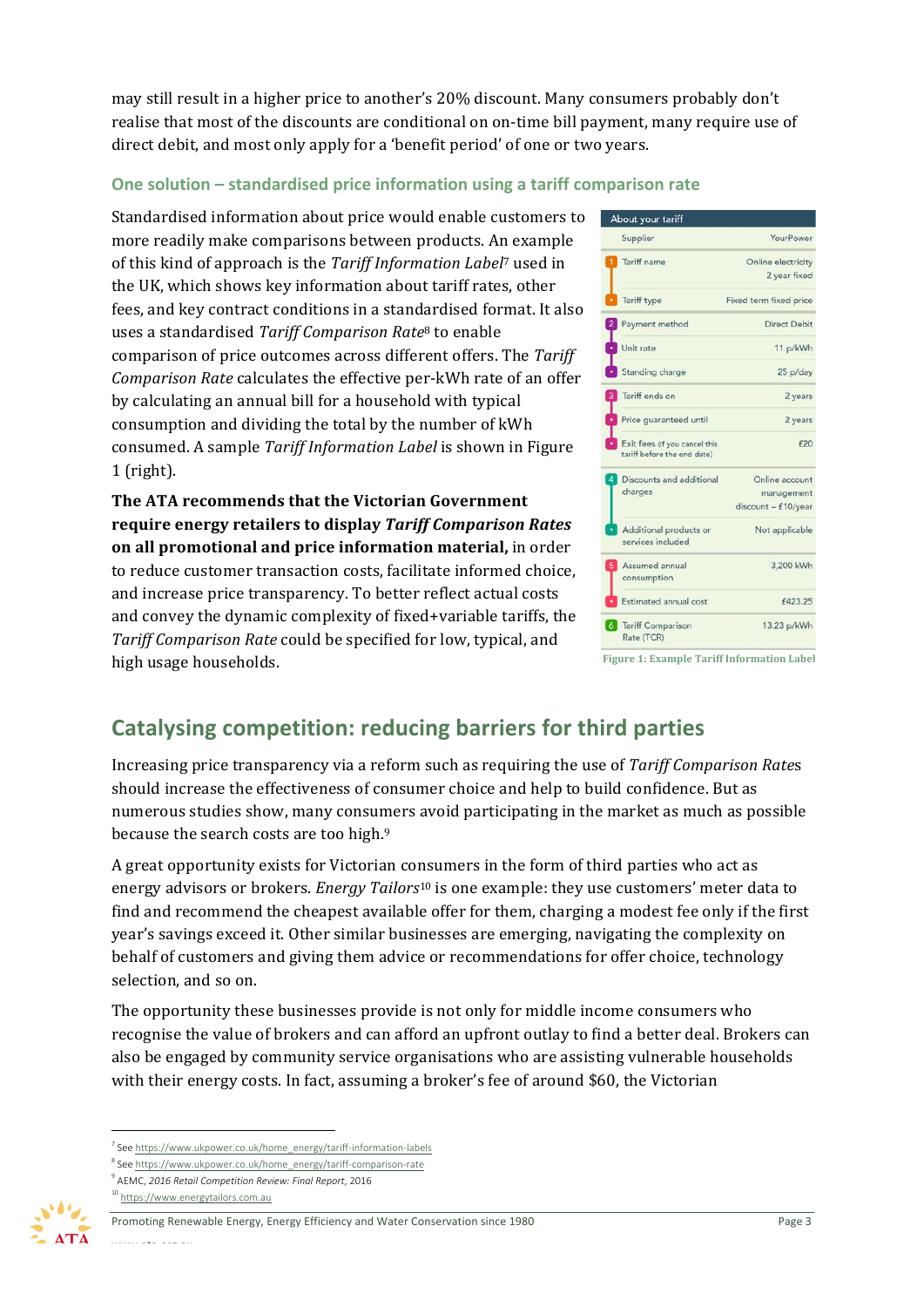Government could fully subsidise brokers for concession households and recoup the cost via savings in concessions expenditure within twelve to eighteen months.

The rich data captured by Victoria's ubiquitous smart meters enables such services. However there is no clear pathway for third party access to meter data on behalf of customers, and this is inhibiting the growth of this new market. Technically, customers can access their own data and provide it to third parties; but in practice it is often difficult and requires customers to deal with the complexity that is discouraging them from being engaged in the first place. (The difficulty that ordinary customers experience in accessing their smart meter data is reflected in the low numbers of consumers who try to use their meter data in *Victoria Energy Compare*, and the high failure rate of those customers who do try. This data has been captured by DELWP over the last few years.)

In collaboration with the ATA and some other consumer organisations, *Energy Tailors* has been working with Victorian distribution businesses to have third party access frameworks added to their customer portals. This has been only partially successful, with most distributors being unwilling to invest the necessary resources for a service they are not required to provide (and thus, not able to recoup the cost through their regulated revenue).<sup>11</sup> This barrier may well continue to exist in any transition to competition in metering (as is currently being considered by the Victorian Government) because with retailers being ultimately responsible for meters, a split incentive will exist - third parties represent a competitive threat to retailers, especially if they are to act as energy brokers.

The ATA recommends that the Victorian Government require all parties responsible for **household energy metering to provide access to smart meter data for third parties acting on behalf of customers with explicit informed consent.** We note that explicit informed consent for accepting energy offers from retailers can be given over the telephone or online, as an alternative to in writing: the same avenues for consent are required for a third party access framework to work efficiently. Please refer to Attachment 1 Supporting consumers' access to *their energy data: Position Paper* for more information about the challenges and opportunities of third party access to AMI meter data.

# **Conclusion**

Thank you for the opportunity to respond to the Victorian Government's independent *Review of electricity* and gas retail markets in Victoria. We also appreciate the excellent Stakeholder Consultation Forum held on 8 February, which gave us a good opportunity to both contribute more widely to the review than we have been able to in a written submission, and understand the views of other parties.

If you wish to discuss anything raised in this submission further, please contact Dean Lombard. Senior Energy Analyst, at *dean@ata.org.au* or on (03) 9631 5418.

Promoting Renewable Energy, Energy Efficiency and Water Conservation since 1980 Page 4 www.ata.org.au<br>.



 $11$  The distributors that have implemented it were able to do it at low cost during the initial development of their portal. For some others, the cost would have been higher because the functionality would need to be retrofitted to their existing portals.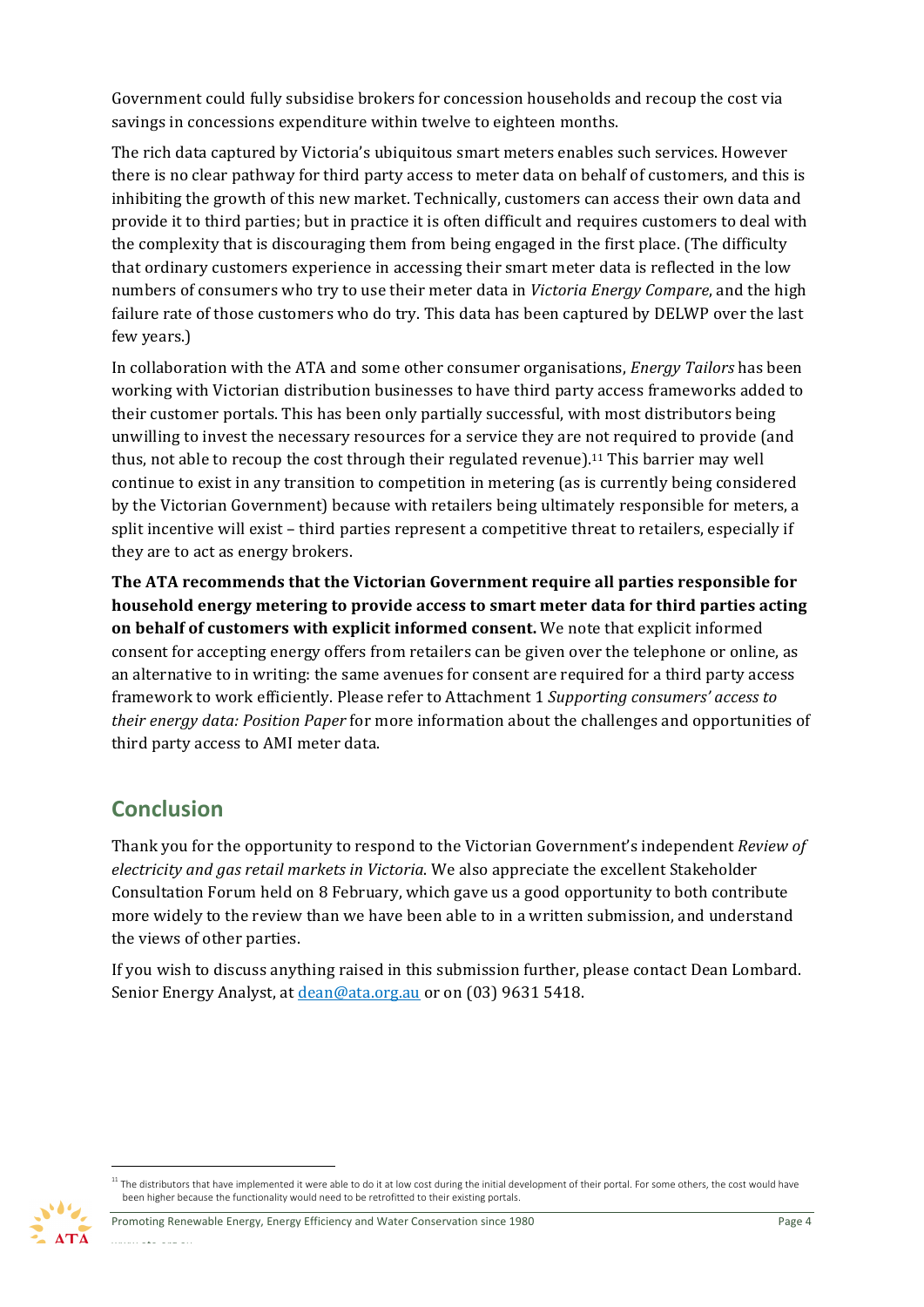**ATTACHMENT 1** 



consumer



# **Supporting consumers' access to their energy data**

# **Position Paper**

Efficient and timely access to smart meter energy consumption data and associated services, for both individual consumers and third party service providers they may engage (henceforth referred to as "Customer Authorised Representatives"), is critical for Victorian consumers to achieve the full benefits of the smart meter rollout and participate in the emerging energy market. Customers own their smart meter data and they need to be able to authorise others to use it in order to fully realise potential benefits. In particular, people facing poverty and disadvantage often require assistance from third parties to help them better understand and manage their energy usage in order to lower their energy costs.

We have an immediate and extremely low-cost opportunity in Victoria to enable third party service providers to make use of the distributor portals on behalf of consumers. This would significantly improve the uptake of innovative smart meter data services and deliver greater benefits to Victorians faster.

# **Why is smart meter data important?**

Since 2009, Victorian small energy consumers have been paying in the order of \$25 to \$50 per quarter extra on their energy bills for the Victorian Advanced Metering Infrastructure (AMI) program.

At the start of 2016, these costs total around \$1,000 each for 2.5 million households and other small users.

From a consumer perspective, besides the system operational benefits of remote reading, remote disconnect/re-connect and related services (benefits that are yet to be realised by many Victorians), the key benefits of smart meters are:

- at the system level: better granularity of energy consumption data, allowing for more cost reflective pricing; and
- for the end-user, the use of that detailed data for deeper understanding of consumption patterns, and for financial benefit (bill reduction) through retailer switching and optimisation of energy efficiency and other energy management measures, pursued by the consumer directly or financial counsellors and energy services providers on their behalf.

The latter is not only important to individual consumers in managing their day-to-day energy use, it is critical in the context of ensuring effective competition in the Victorian energy market.

The retail component of Victorian offers - in particular, those associated with standing offers in which disengaged consumers are overrepresented<sup>12</sup> - remain inexplicably high<sup>13</sup>; around double those of other jurisdictions.

At the same time, many new technologies in energy efficiency, demand management and distributed generation have fallen in cost on a per-kWh basis to below the level of retail tariff

<u> 1989 - Johann Stein, marwolaethau a bh</u>

<sup>13</sup> http://www.esc.vic.gov.au/getattachment/fc947897-7d4f-4772-97c9-959e3baad0db/If-the-retail-energy-market-is-competitive-then-is.pdf

**Promoting Renewable Energy, Energy Efficiency and Water Conservation since 1980** Level 1, 39 Little Collins St, Melbourne 3000 T 03 9639 1500 F 03 9639 5814

<sup>12</sup> https://www.vinnies.org.au/icms\_docs/221190\_Victorian\_Energy\_Prices\_July\_2015.pdf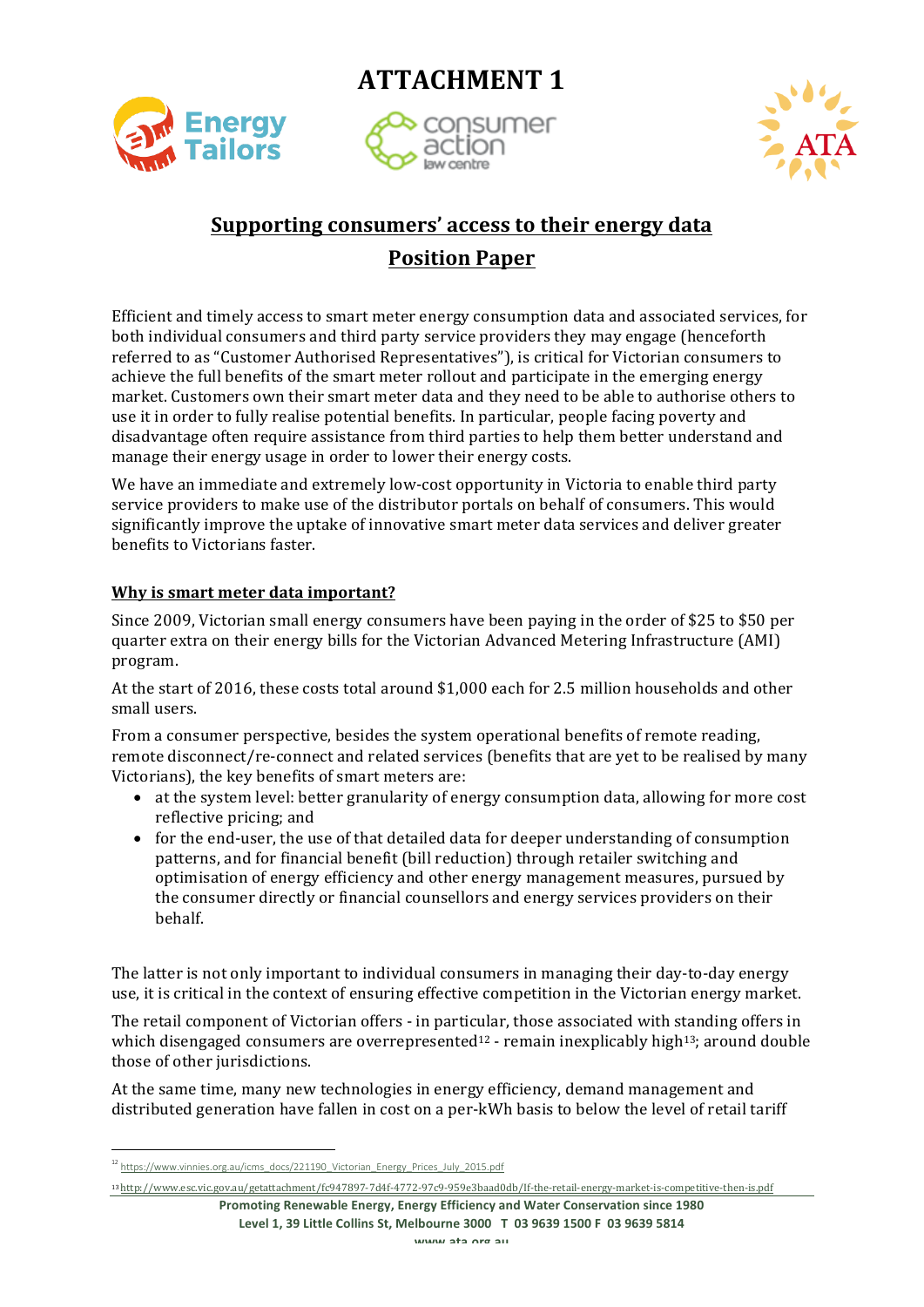rates. The uptake of these is a relatively easy way to drive down costs for Victorian energy users.

# **Access to Data: NEM-wide**

The Australian Energy Market Operator (AEMO) was tasked with developing a procedure for Customer Access to Data which came into effect on  $1<sup>st</sup>$  March 2016. Consumer organisations and Customer Authorised Representatives engaged in the process were frustrated by AEMO's reluctance to support a comprehensive outcome that meets the National Electricity Objective to promote the long-term interest of consumers.

Despite strong submissions from a number of consumer organisations and Customer Authorised Representatives in relation to verification, data formats (both summary and detailed), consumer engagement and the process governing data acquisition, AEMO have put forward a path:

- of minimal intervention, without standardisation of data formats or verification processes;
- that will still result in a highly inefficient and ineffective process for Victorian consumers and their Customer Authorised Representatives to access their AMI data; and
- that does not provide guidance on issues of capturing and auditing consumer consent between Customer Authorised Representatives, retailers and distributors

The final link in the supply chain to allow information flows between consumers and their smart meters and "unlock" the value of the AMI program for Victorians, **is not enabled by the AEMO process.**

# **Access to Data: Victoria-wide**

As at May 2016, three out of five<sup>14</sup> of the Victorian distribution network businesses have introduced web-portals through which consumers can access their energy consumption data. These are useful tools however require the customer to have a level of understanding of the electricity industry and a degree of technical sophistication that many consumers do not have.

Our experience with consumers who are interested in obtaining their energy consumption data for purposes of price comparison, for example, is that many are unable to easily do so. Even technologically savvy consumers find the process confusing and prone to error. For example:

- a) Consumers who save data on Macs rather than PCs can inadvertently change the file format, rendering it invalid for comparison sites;
- b) Obtaining data via a portal is a long process (more than ten minutes) for a customer who doesn't actually want the data in itself, but rather wants to compare their energy plans.

Jemena and United Energy have a single portal which does not enable Customer Authorised Representatives to legitimately access data on the customer's behalf<sup>15</sup>, due to:

- i. terms and conditions requiring the applicant to be the inhabitant of the property; and
- ii. a sign-up process which involves a confirmation email sent to the consumer's email address.

AusNet Services has two portals:

<u> 1989 - Johann Stein, marwolaethau a bh</u>

1) A customer portal which excludes Customer Authorised Representatives from using it, similar to Jemena and UED above, and

Promoting Renewable Energy, Energy Efficiency and Water Conservation since 1980 Page 6

<sup>&</sup>lt;sup>14</sup> Jemena, UED, AusNet

<sup>&</sup>lt;sup>15</sup> Refer to Appendix.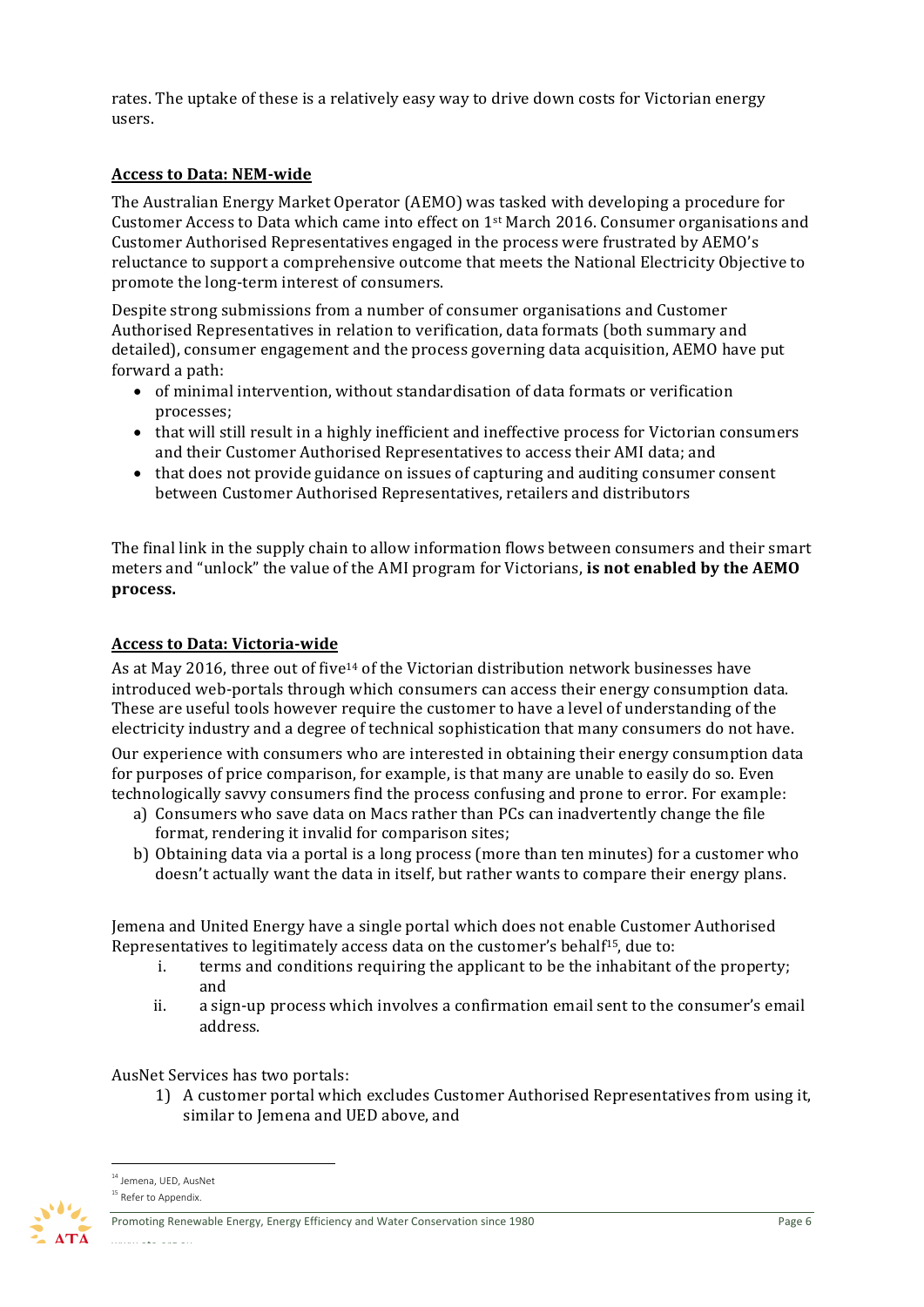2) A portal specifically designed for Customer Authorised Representatives. However this portal currently requires a "physical signature" consent form to be signed by the customer (despite this not being required on their customer portal) and as such does not facilitate *easy* access to data for a consumer going through this process.

CitiPower / Powercor do not currently have a portal but we understand that they are releasing a portal in mid-2016 that will address the issues raised above<sup>16</sup>.

In summary, whilst Victoria has self-service capabilities for access to meter data across the State, in practical experience this does not yet translate to easy access for all consumers.

# **Issues for Consideration in a Proposed Solution**

#### *Security*

It is important that security and privacy of consumer personal information is safeguarded. By enabling Customer Authorised Representatives to register on a consumer's behalf, *using the* same information as a consumer would require if doing it themselves, the same security provisions are kept in place. Currently, a malicious individual could impersonate a consumer and register directly on a distributor web portal, armed with the NMI, meter serial number, address, consumer name and phone number. This does not change if Customer Authorised Representatives gain the ability to register on a customer's behalf.

Note additionally that the two impediments (terms and conditions, and email confirmations) that currently exist for Customer Authorised Representatives on distributor customer portals do not add any additional security to deter a malicious individual – such a person would ignore the terms and conditions and would simply create a new email address (note that the email address is not validated by the networks as they don't possess that information). The impediments simply affect legitimate authorised representatives.

#### *Consumer Consent*

We believe that consumer consent to usage of their energy consumption information is important and that the responsibility and accountability for obtaining and storing consumer consent lies with the Customer Authorised Representative obtaining it. A distribution network cannot effectively and cost-effectively police this, and any attempt to do so negatively impacts consumers' ability to *legitimately* obtain their meter data via Customer Authorised Representatives. 

For example, requiring Customer Authorised Representatives to provide a "physical signature" of a consumer does not provide any additional security, as the distribution network does not have the signature of the consumer to validate against in the first place. Yet it forms a significant barrier for innovative Customer Authorised Representatives trying to reach as many consumers as possible.

As such we believe that Customer Authorised Representatives should be responsible for obtaining and storing Explicit Informed Consent<sup>17</sup> from a consumer, in a process approved by the network business based on their own process for obtaining explicit informed consent. This would be a requirement network businesses place on Consumer Authorised representatives as a condition of using their service, and is necessary because currently Customer Authorised representatives are outside the scope of the National Retail Law and the Victorian Energy Retail Code. which Explicit Informed Consent can be obtained in person via a physical signature, over the phone via a voice recording, or over the internet via a checkbox which must be clicked before continuing (this is the same approach as Victorian networks take when obtaining direct customer consent for their customer portals currently), and would be able to be provided to the network businesses for verification on request. Customer Authorised Representatives would,

<sup>&</sup>lt;sup>16</sup> Based on a meeting on 11 April between David Rofe (CitiPower), Peter Wallace (Powercor) Damien Moyse (ATA), Dom Mendonca (Energy Tailors)  $17$  Explicit Informed Consent is defined in the National Electricity Rules.

Promoting Renewable Energy, Energy Efficiency and Water Conservation since 1980 Page 7 www.ata.org.au<br>.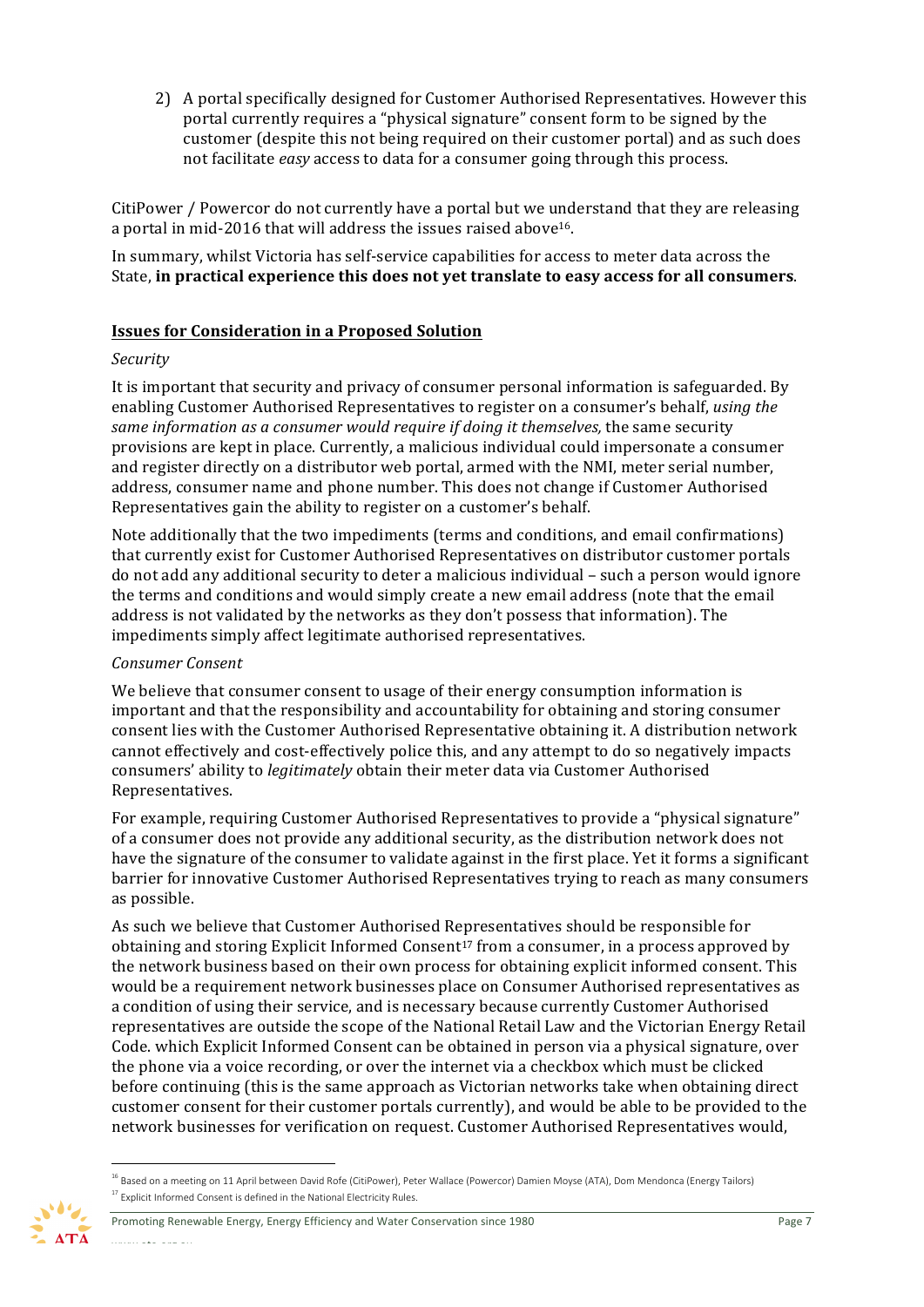*only upon initially engaging with the Victorian networks*, agree that they would do so in order to use their service. 

# **Recommended Solutions**

We believe that this situation could be remedied in Victoria with minimal cost impacts to industry or consumers. We propose two options:

# *Option A:*

The web portals already developed by the Victorian networks could be enhanced to enable Customer Authorised Representatives to register on behalf of consumers. In particular:

- a) The text in the "Terms and Conditions" requiring the applicant to be an inhabitant of the property should be widened to include Customer Authorised Representatives acting on an inhabitant's behalf.
- b) The sign-up process should be able to be legitimately completed by the third party without requiring the inhabitant to access their email account to verify.

The Victorian networks could develop a mechanism for third parties to authenticate themselves and log onto the website, and then submit via the website the same verification information required by the consumer when registering directly. The consumer's meter data would then be returned to the Customer Authorised Representative and an audit log kept. It would be the Customer Authorised Representative's responsibility to obtain and store customer consent, which could be provided to the network on request.

#### *Option B:*

Alternatively, Victorian networks could develop a separate Customer Authorised Representative portal or avenue for Customer Authorised Representatives (as distinct from the customer portal)<sup>18</sup>. This Customer Authorised Representative portal would enable and require the third party to:

- a) Attest to terms and conditions, including that they are a registered third party and that they have the customer's consent;
- b) Enter credentials authenticating themselves as a registered third party (via a prearranged username and password)
- c) Enter the same verification information required by the consumer when registering directly
- d) Either enable the network to request for proof of customer consent from the third party OR provide the proof of customer consent as part of the request (whichever form of consent is appropriate given the channel that the customer  $\Delta$  has gone through – either voice, internet or in person)
- e) Gain access to the consumer's meter data upon successful registration

The benefits of both these approaches are:

- a) The IT development required is very simple<sup>19</sup>;
- b) There is no lessening of security under this approach, security information is required of Customer Authorised Representatives just as for individuals;
- c) An audit log can be kept of Customer Authorised Representatives registering on behalf of consumers. There is a measure of control that the networks have in terms of notifying consumers when registrations have taken place;
- d) A third party must enter all the requisite information for registration to a customer's account, when they want to login to see that customer's details. Therefore if the third

<sup>&</sup>lt;sup>18</sup> This might be an approach that AusNet Services, who have already built a Customer Authorised Representative portal, might take.

<sup>&</sup>lt;sup>19</sup> Noting that the entirety of the Jemena/UED portal was built for approx. \$300,000, presumably the enhancement to enable Customer Authorised Representative registration on a customer behalf would be a very small fraction of that cost, multiplied across three web portals.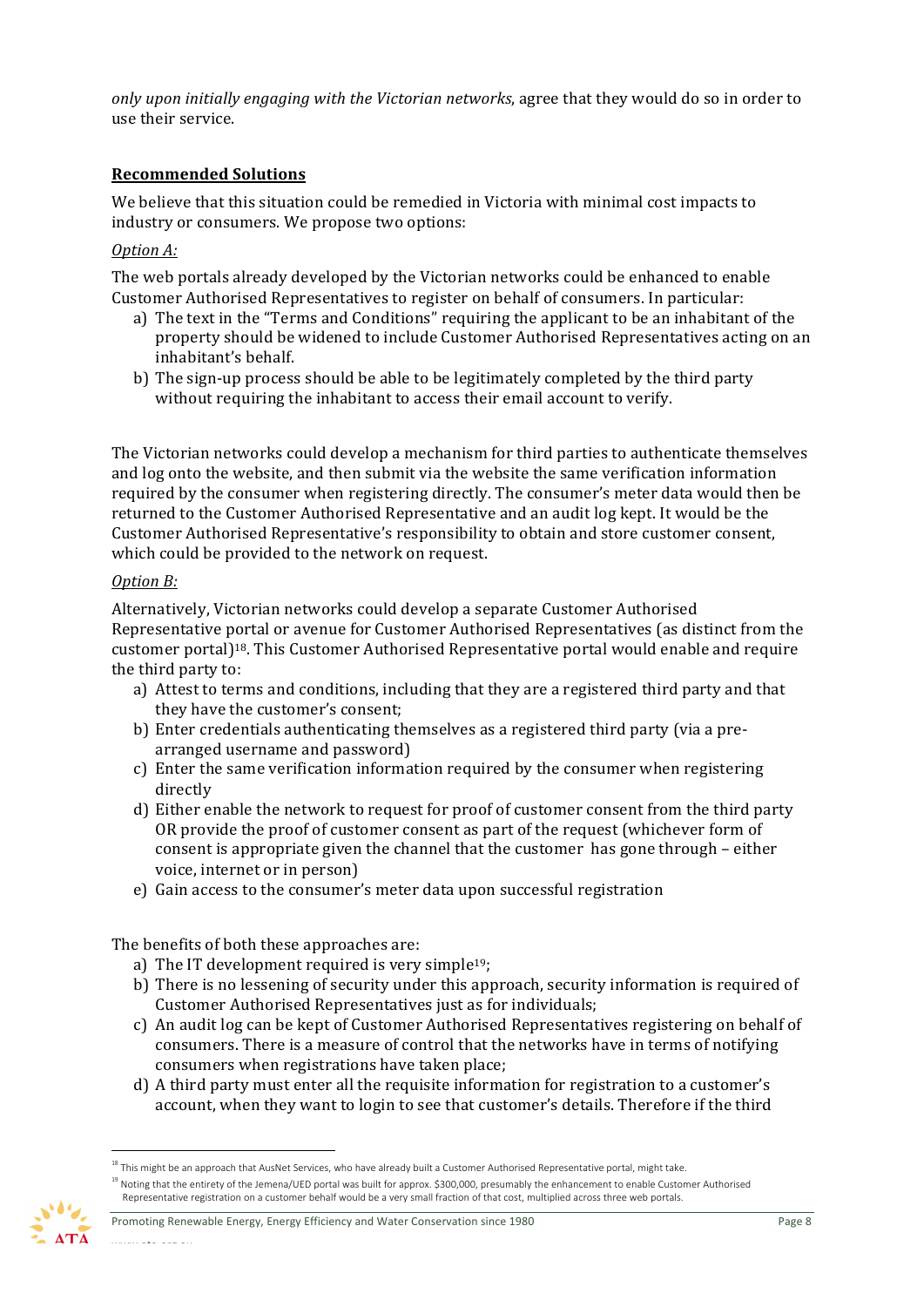party's security credentials were compromised, this does not of itself compromise all consumer data.

In conclusion, we see easy access by Customer Authorised Representatives to energy consumption information on behalf of a consumer as a critical pre-requisite to enabling consumers to realise the benefits of smart meters through innovative services. We believe that this could and should be very simply enabled in Victoria through minor enhancements to the distribution network web portals.

 $0.111$ 

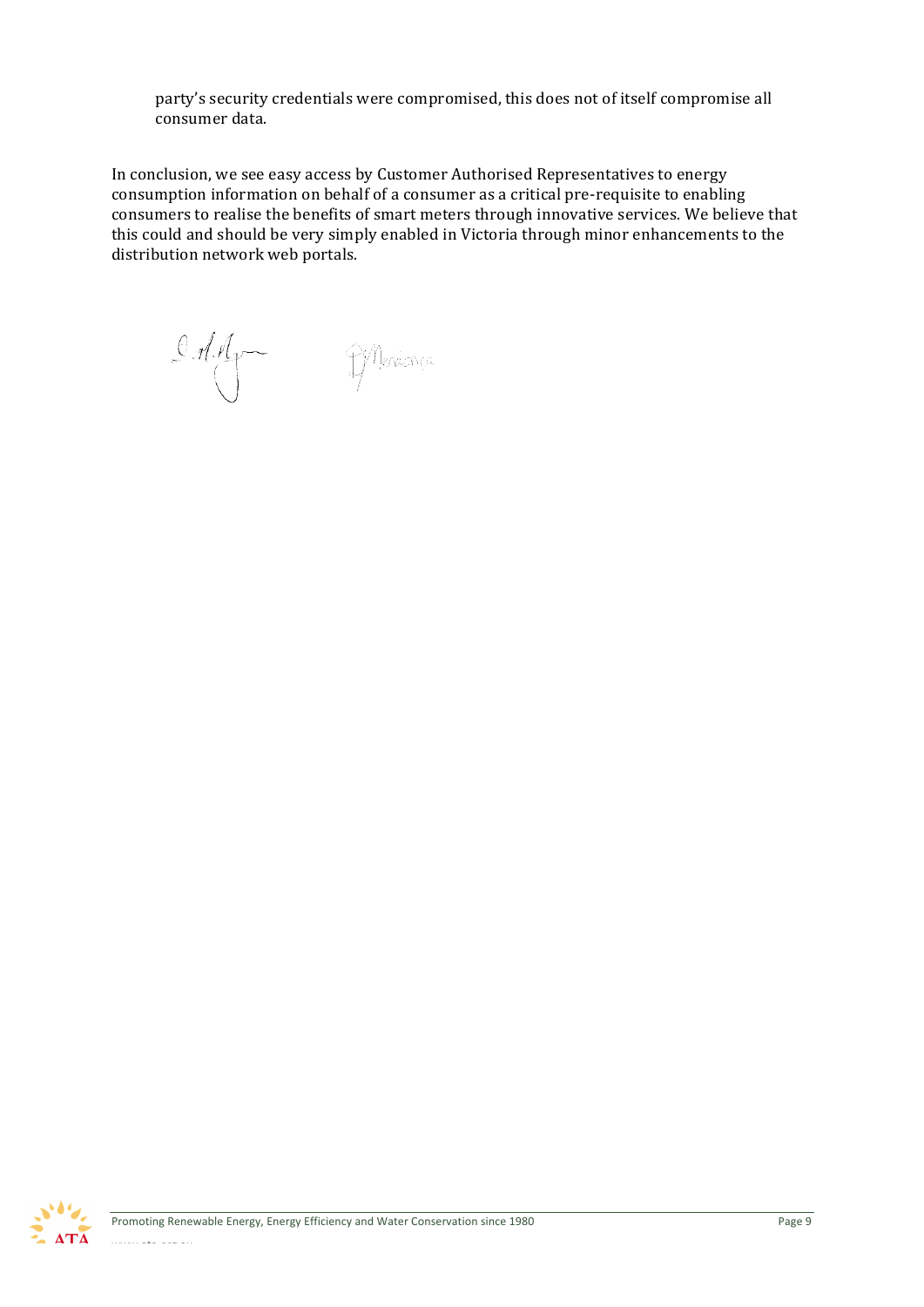# **Appendix: Registration Processes of each distributor**

# **JEMENA:**

# **Required Information to Register:**

NMI, Meter serial number, phone number, address, Customer name

# **Problematic Terms and Conditions:**

- Clause 3: "In submitting a registration request, you represent that you are the occupier of the premises connected to the smart meter nominated in your registration details in respect of which you are requesting access to energy consumption data"
- Clause 6a: "You are provided with access to the Portal and/or IHD only for your personal use."
- Clause  $6e(1)$ : "You must not attempt to use or misuse the Portal and/or IHD: for any unauthorised commercial purpose;"

# **Confirmation Email required?**

- Yes, requires an email (username) to be provided up front, to which a confirmation email is sent. Upon clicking the link in the confirmation email, registration can continue

# **UNITED ENERGY:**

# **Required Information to Register:**

NMI, Meter serial number, phone number, address, Customer name

# **Problematic Terms and Conditions:**

- Clause 3: "In submitting a registration request, you represent that you are the occupier of the premises connected to the smart meter nominated in your registration details in respect of which you are requesting access to energy consumption data"
- Clause 6a: "You are provided with access to the Portal and/or IHD only for your personal use. "
- Clause  $6e(1)$ : "You must not attempt to use or misuse the Portal and/or IHD: for any unauthorised commercial purpose;"

# **Confirmation Email required?**

Yes, requires an email (username) to be provided up front, to which a confirmation email is sent. Upon clicking the link in the confirmation email, registration can continue

#### **Consent Agreement:**

Seems to allow for Customer Authorised Representatives

"You must check this box to proceed. By checking this box, you confirm that you are the owneroccupier of the premises connected to the meter nominated in your registration form. If you are not the owner-occupier, you confirm that you have obtained consent from the tenants of the premises to access the metering and electricity data relating to that premises. You also acknowledge that you have read the end user terms of use and understand how we handle your personal information."